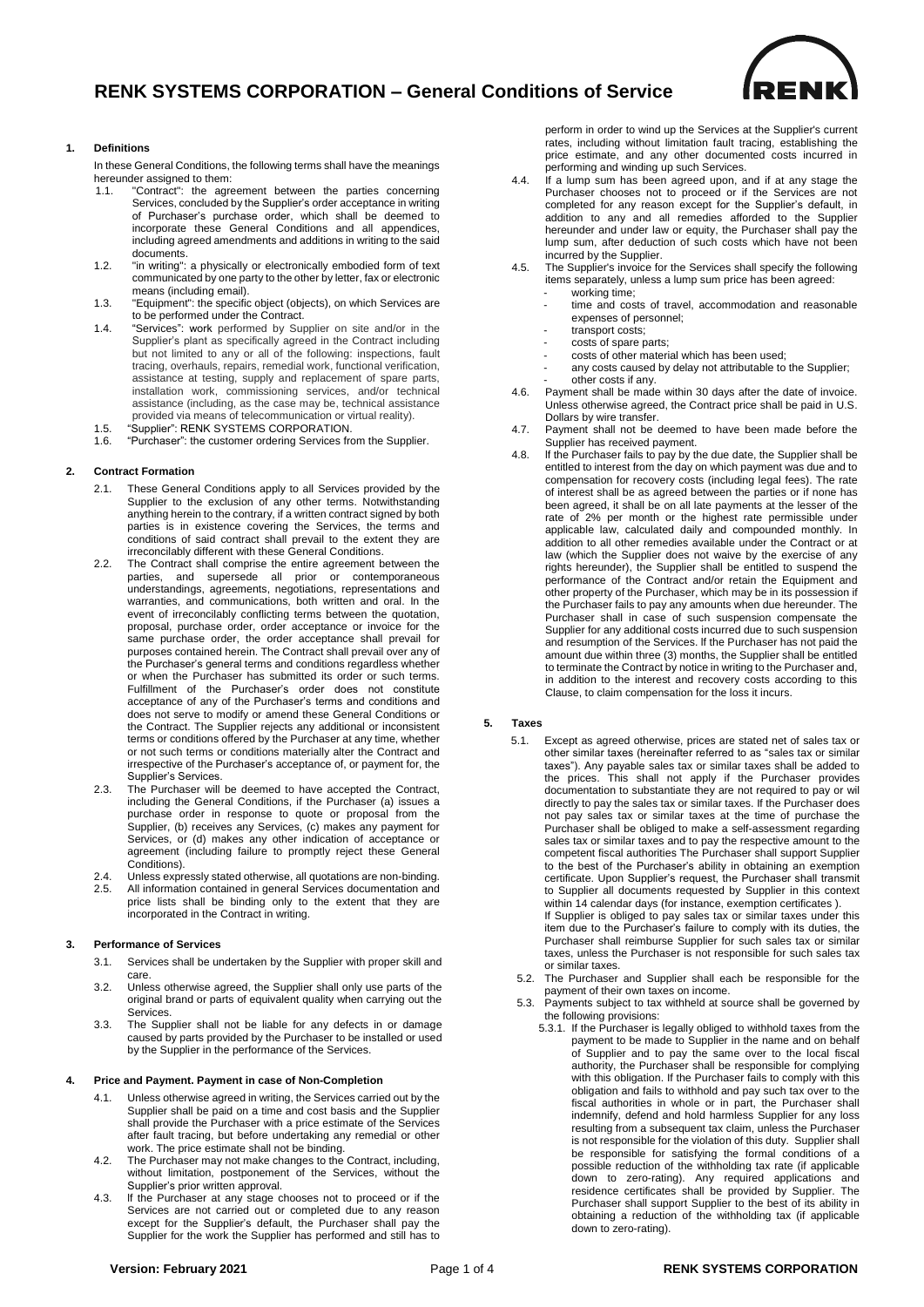

- 5.3.2. If a double taxation agreement ("DTA") exists that is applicable to the transaction contemplated hereby and the conditions for a reduction of the withholding tax (if applicable down to zero-rating) are satisfied under the applicable DTA, the Purchaser may only retain the maximum withholding tax amount specified by the applicable DTA from the payments to Supplier. If the conditions for a reduction of the withholding tax are not satisfied, the Purchaser may only withhold the withholding tax at the rate applicable under the national law of the country of residence of the Purchaser or the country in which the activities by Supplier are carried out and shall pay the same over to the local fiscal authorities in the name of Supplier and in a timely manner.
- 5.4. The Purchaser shall provide the Supplier with a completed exemption certificate in order to not be charged sales tax or similar taxes at the time of purchase. If the exemption certificate is not sent to the Supplier in a reasonable amount of time, the Purchaser shall bear the burden of paying sales tax or similar taxes at the time of purchase unless sales tax or similar taxes are not applicable at the time of sale.

## **6. Confidential Information**

- 6.1. All non-public, confidential or proprietary information ("Confidential Information") disclosed by one party to the other (whether before or after the formation of the Contract) relating to the Services, the Contract or the business of the disclosing party, shall remain the property of the disclosing party and the disclosing party reserves all proprietary, copyright, patent and other intellectual property rights therein.
- 6.2. Confidential Information received by one party shall not, without the prior written consent of the other party, be (a) used for any other purpose than the one for which it is provided, or (b) communicated to any third party. The receiving party shall inform the disclosing party without undue delay of any unauthorized disclosure or use of Confidential Information (e.g. as a result of an information security incident) and shall reasonably assist the disclosing party in the recovery and prevention of any further disclosure or distribution of such Confidential Information.

### **7. Purchaser's Obligations**

- 7.1. lf the Services are to be carried out at the premises of the Purchaser, the premises where the Equipment is located, or any other site away from the Supplier's own premises, the Purchaser shall ensure that:
	- 7.1.1. the Supplier's personnel are able to start work on the agreed date and to work during normal working hours. Provided that the Purchaser has been given reasonable advance notice in writing, work may be performed outside normal working hours to the extent deemed necessary by the Supplier;
	- 7.1.2. the Purchaser has given timely notice informing the Supplier in writing of all relevant safety regulations in force at the premises where the Services are carried out;
	- 7.1.3. all health and safety measures required by law or reasonably required by the Supplier are taken before and during the time the Services are carried out, provided that the Supplier shall be under no obligation to carry out Services in an environment which it considers to constitute a risk to the health and/or safety of its personnel;
	- 7.1.4. the Supplier's personnel are able to obtain suitable accommodation according to normal business standards which is reasonably close to the premises where the Services are carried out and which include access to internationally acceptable hygiene facilities and medical services;
	- 7.1.5. the Purchaser has made available to the Supplier free of charge at the proper time at the premises where the Services are carried out all necessary cranes, lifting equipment, equipment for transport at the premises, auxiliary tools, machinery, materials and supplies (including fuel, oils, grease and other materials, gas, water, electricity, steam, compressed air, heating , lighting, etc.), as well as measuring and testing instruments. The Supplier shall specify in writing its requirements concerning any of the foregoing in good time before the agreed date for starting the Service;
	- 7.1.6. the Purchaser has made available to the Supplier free of charge adequate office facilities at its premises, equipped with telephone and internet access;
	- 7.1.7. the Purchaser has made available to the Supplier free of charge necessary storage facilities, providing protection against theft and deterioration of the tools and equipment required for the Services and the personal effects of the Supplier's personnel; and
	- 7.1.8. the access routes to the place where the Services are to be carried out are suitable for the required transport of the Supplier's personnel and equipment.
- 7.2. The Purchaser shall give all necessary assistance for the import and re-export of the Supplier's equipment and tools, including assistance with customs formalities. The assistance as such shall be provided free of charge.
- 7.3. The Purchaser shall give all necessary assistance free of charge to ensure that the Supplier's personnel obtain, in good time, visas and any official entry, exit or work permits and, if necessary, tax certificates in the Purchaser's country, as well as access to the premises where the Services are carried out.

## **8. Purchaser's Delay**

- 8.1. The Purchaser shall immediately notify the Supplier if it cannot let the Supplier carry out the Services at the agreed time. Any agreed time for completion of the Service shall then be extended as necessary having regard to all relevant circumstances. The Purchaser shall reimburse the Supplier for any additional costs that the latter incurs due to delay in carrying out the Services which is not attributable to the Supplier, including but not limited to costs for:
	- Waiting time and time spent on extra journeys;
	- costs and extra work resulting from the delay, including without limitation for removing, securing and setting up the Equipment or any equipment required for the performance of the Services;
	- additional costs as a result of the Supplier having to keep its equipment required for the performance of the Services at the Purchaser's premises longer than expected;
	- additional costs for journeys and board and lodging for the Supplier's personnel;
	- additional financing costs and costs of insurance;
	- any other documented costs incurred by the Supplier as a result of changes in the schedule for performing the Services not being attributable to the Supplier.
- 8.2. The costs for each item shall be reimbursed as incurred. If, however, any price list currently applied by the Supplier covers the situation, such price list shall be applicable.

### **9. Supplier's Delay**

- 9.1. lf the Supplier for reasons attributable to it, fails to complete the Services by the agreed time, the Purchaser may by notice in writing to the Supplier fix a reasonable final period for completing the Services, which shall not be less than one week. lf the Supplier for reasons attributable to the Supplier fails to fulfil its obligations within such final period, the Purchaser may terminate the Contract by notice in writing to the Supplier and may itself carry out or employ a reasonably skilled third party to carry out the necessary work.
- 9.2. Where such work has been undertaken by the Purchaser or a third party pursuant to Clause 9.1., the Supplier shall reimburse the reasonable costs thereof incurred by the Purchaser as well as any remuneration already paid by the Purchaser to the Supplier pursuant to Clause 4.1. related to such part of the Services which proved to be of no benefit to the Purchaser, the aforementioned payments being in full settlement of the Supplier's obligations with regard to the failure to complete the Services by the agreed time.

## **10. Risk of loss and damage to Equipment**

- 10.1. The risk of loss or damage to the Equipment while carrying out the Services shall be borne by the Purchaser, unless such loss or damage is due to the Supplier's negligence.
- 10.2. Unless otherwise agreed, necessary transport of the Equipment or parts thereof to and from the Supplier in connection with the Services shall be at the risk and expense of the Purchaser. The Purchaser shall follow the Supplier's instructions regarding such transport.
- 10.3. Where the Purchaser is in delay in taking delivery of the Equipment after the completion of the Services, the Supplier shall arrange for suitable storage at the Purchaser's risk and expense.

### **11. Technical Documentation**

The Purchaser shall timely provide current technical documentation (e.g. drawings, descriptions, charts and instructions) in its possession, which is relevant for carrying out the Services. The Supplier may not use such documentation for any other purpose than to fulfil the Contract.

### **12. Testing after Service**

The responsibility and risk for any tests as are reasonably required in order to ascertain that the Services have been successfully completed shall be with the Purchaser, unless otherwise agreed in writing.

### **13. Liability for defects**

13.1. The Supplier warrants that at the time of the completion of the Services (i) the Services are provided with a degree of skill and care as can be considered customary in the Supplier's industry, and that (ii) any spare parts provided by the Supplier when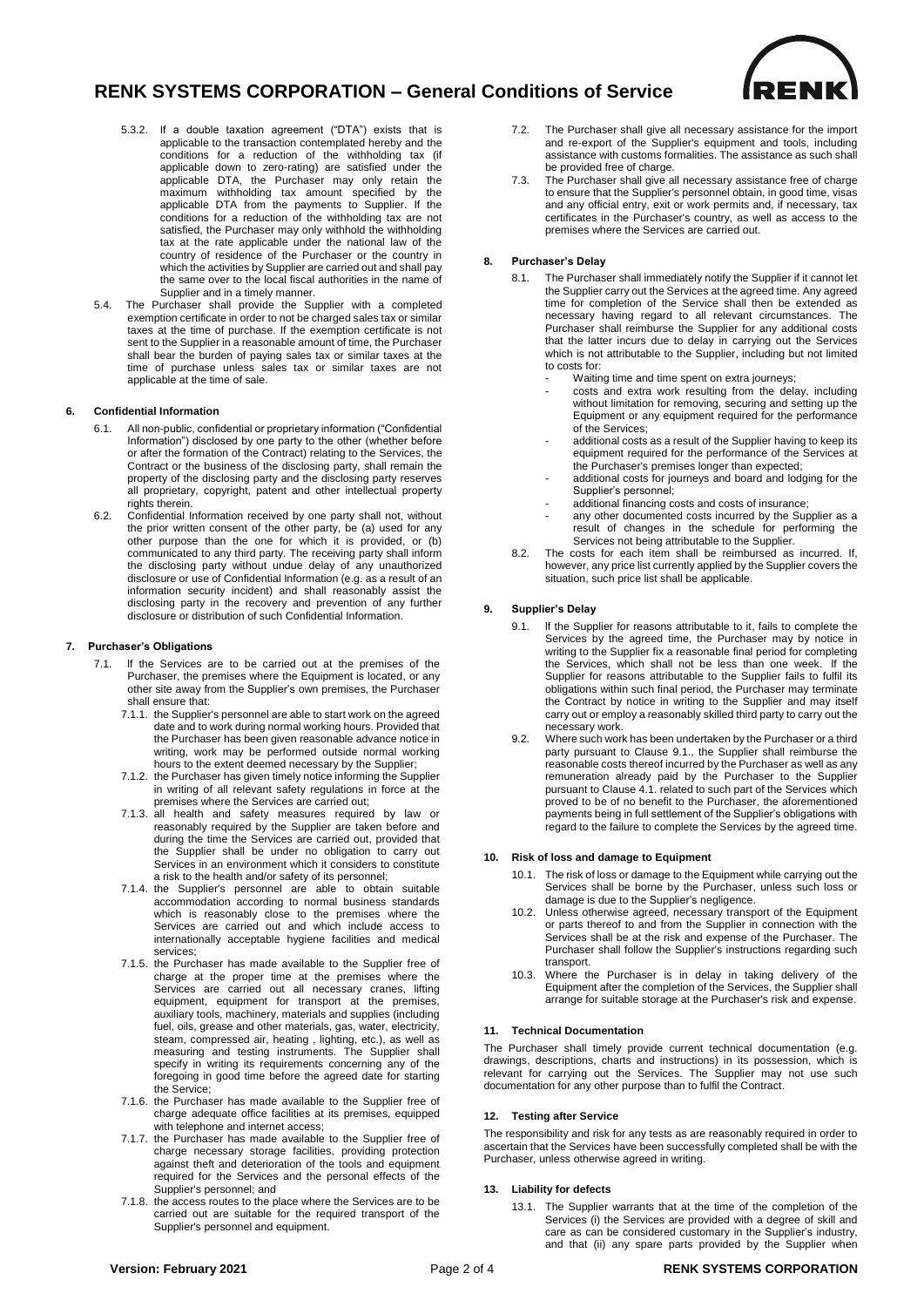

performing the Services are free from defects in design, material and workmanship. Any failure of the Services and any spare parts provided by the Supplier when performing the Services to conform to this warranty, subject to Clause 13.2, is hereinafter referred to as "Defect(s)". EXCEPT FOR THE WARRANTIES SET FORTH IN THIS CLAUSE 13.1, THE SUPPLIER MAKES NO WARRANTY WHATSOEVER WITH RESPECT TO THE SERVICES OR ANY GOODS PROVIDED BY THE SUPPLIER, INCLUDING ANY (a) WARRANTY OF MERCHANTABILITY; (b) WARRANTY OF FITNESS FOR A PARTICULAR PURPOSE; OR (c) WARRANTY AGAINST INFRINGEMENT OF INTELLECTUAL PROPERTY RIGHTS OF A THIRD PARTY; WHETHER EXPRESS OR IMPLIED BY LAW, COURSE OF DEALING, COURSE OF PERFORMANCE, USAGE OF TRADE, OR OTHERWISE.

- 13.2. The Supplier shall not be liable for Defects or damage arising out of and make no warranties with respect to:
	- 13.2.1. material provided or a design specified by the Purchaser; or
	- 13.2.2. being otherwise due to circumstances, which are not attributable to the Supplier, such as without limitation incorrect use of the Equipment, inadequate maintenance, incorrect installation, unauthorized repairs or alterations, or normal wear and tear or deterioration.
- 13.3. The Supplier shall not be liable for a breach of the warranties set forth in Clause 13.1 unless: (i) the Purchaser gives written notice to the Supplier reasonably describing the Defect within five (5) business days of the time when the Purchaser discovers or ought to have discovered the Defect, which, for purposes of Clause 13.1 (i) shall be no later than thirty (30) days after completion of the Services; or for purposes of Clause 13.1 (ii) shall be no later than twelve (12) months after delivery and (ii) the Supplier reasonably verifies the Purchaser's claim of such Defect.
- 13.4. The Purchaser shall bear the risk of damage to, and shall indemnify and hold harmless the Purchaser's or third parties' property, including the Equipment, resulting from its failure so to notify. The Purchaser shall take reasonable measures to minimize damage and shall comply with any related Supplier instructions.
- 13.5. On receipt of the notice and the Supplier's verification of the claim under Clause 13.3, the Supplier shall at its own cost remedy the Defect without undue delay, as applicable and in the reasonable discretion of the Supplier, by re-performing the defective Service and/or repairing or replacing any defective spare parts provided by the Supplier when performing the Services. The time for the remedial work shall be chosen in order not to interfere unnecessarily with the Purchaser's activities.
- 13.6. Remedial works performed under warranty shall be carried out at the place where the Equipment is located, unless the Supplier deems it more appropriate that the Equipment is sent to a destination specified by it. lf the remedial works can be performed by replacement or repair of a defective part and if dismantling and re-installation of the part do not require special knowledge, the Supplier may require that the defective part is sent to a destination specified by it. In such case, the Supplier shall have fulfilled its obligations in respect of the Services when it delivers a duly repaired part or a replacement part to the Purchaser.
- 13.7. The Purchaser shall at its own expense provide access to the Equipment and arrange for any intervention on components except for the Equipment, to the extent necessary for the Supplier to perform the remedial works.
- 13.8. Unless otherwise agreed, the Purchaser shall bear any additional costs which the Supplier incurs for remedying the Defect caused by the Equipment being located in a place other than the place of performance of the Services.
- 13.9. lf the Purchaser has given such notice as mentioned in Clause 13.4 and no Defect is found for which the Supplier is liable, the Purchaser shall reimburse the Supplier for its costs resulting from the notice.
- 13.10. If the Supplier does not fulfil its obligations under Clause 13.5 within a reasonable time, the Purchaser may by notice in writing fix a final reasonable period for completion of the Supplier's obligations, which shall not be less than one week.
- 13.11. lf the Supplier fails to fulfil its obligations within such final period, the Purchaser may itself carry out or employ a third party to carry out the necessary remedial work at the risk and expense of the Supplier.
- 13.12. Where successful remedial work has been undertaken by the Purchaser or a third party as stipulated under Clause 13.11, the Supplier shall reimburse the reasonable costs incurred by the Purchaser for the remedial work in full settlement of the Supplier's liabilities for the said Defect. In the event the remedial work as stipulated under Clause 13.11 was successful, the remedies set forth in Clauses 13.11. and 13.12. shall be the Purchaser's sole remedies for said Defect. In no event shall the Supplier be responsible or liable for any third-party remedial work.
- 13.13. Where the Defects have not been successfully remedied, as stipulated under Clauses 13.5 and 13.10:<br>13.13.1 the Purchaser shall be entit
	- the Purchaser shall be entitled to a reduction of the Contract price in proportion to the reduced value of the Service, or
- 13.13.2. where the Defect is so substantial as to deprive the Purchaser of the benefit of the Contract as regards the Service, the Purchaser may terminate the Contract by notice in writing by a document signed by Purchaser to the Supplier. The Supplier shall then reimburse any prices paid to the Supplier for and solely to the extent, (i) the Services were not remedied successfully pursuant to Clauses 13.5 and 13.10 by the Supplier and (ii) the Contract was terminated by the Purchaser. The aforementioned reimbursement being in full settlement of the Supplier's obligations with regard to and the remedies set forth in this Clause 13.13 shall be Purchaser's sole remedies for said Defect..
- 13.14. THE REMEDIES SET FORTH IN THIS CLAUSE 13 SHALL BE THE PURCHASER'S SOLE AND EXCLUSIVE REMEDY AND THE SUPPLIER'S ENTIRE LIABILITY FOR ANY BREACH OF THE WARRANTIES SET FORTH IN CLAUSE 13.1.

## **14. Anticipated non-performance**

Notwithstanding other provisions in these General Conditions regarding suspension, each party shall be entitled to suspend the performance of its obligations under the Contract, where it is clear from the circumstances that the other party is not going to perform its obligations. A party suspending its performance of the Contract shall forthwith notify the other party thereof in writing.

## **15. Force Majeure**

15.1. Either party shall be entitled to suspend performance of its obligations under the Contract to the extent that such performance is impeded or made unreasonably onerous by Force Majeure, meaning any of the following circumstances: industrial disputes and any circumstance beyond the control of the parties including, without limitation, fire, war, extensive military mobilization, insurrection, requisition, seizure, embargo, restrictions in the use of power, currency and export restrictions, epidemics, natural disasters, extreme natural events, terrorist acts and defects or delays in deliveries by sub-contractors caused by any such circumstance referred to in this Clause.

A circumstance referred to in this Clause whether occurring prior to or after the formation of the Contract shall give a right to suspension only if its effect on the performance of the Contract could not be foreseen at the time of the formation of the Contract.

- 15.2. The party claiming to be affected by Force Majeure shall notify the other party in writing without delay on the intervention and on the cessation of such circumstance. lf a party fails to give such notice, the other party shall be entitled to compensation for any additional costs which it incurs and which it could have avoided had it received such notice.
- 15.3. Either party shall be entitled to terminate the Contract by notice in writing by a document signed to the other party if performance of the Contract is suspended under Clause 15.1 for more than three (3) months.

### **16. Assignment, Subcontracting**

Neither party may assign the Contract or any claims arising therefrom to a third party. The Supplier may, however, subcontract performance of the Services or any part thereof to a third party. Such subcontracting shall not in any way affect the Supplier's obligations under the Contract.

## **17. Indemnification**

The Purchaser shall defend, indemnify and hold the Supplier harmless from any and all claims, demands, subrogation claims by the Purchaser's insurers, causes of action, controversy, liabilities, damages, fines, regulatory actions (including product recalls, withdrawal or regulatory requirements regarding any product), seizures of any product, losses, costs, expenses (including, but not limited to investigations, recall and withdrawal expenses, attorneys' fees, expert witness expenses and litigation expenses) (hereinafter "Claim"), arising from or in connection with any Claim asserted against the Supplier for any damage, environmental liability, patent or intellectual property infringement caused by (a) the Purchaser's designs, requirements, instructions or specifications; (b) the Purchaser's fault, negligence, or breach of the Contract; or (c) any injury, death, loss, property damage, delay or failure caused by the Purchaser.

## **18. Consequential losses; Total liability**

18.1. NOTWITHSTANDING ANYTHING TO THE CONTRARY CONTAINED IN THE CONTRACT, IN NO EVENT SHALL THE SUPPLIER BE LIABLE TO THE PURCHASER OR ANY THIRD PARTY FOR ANY LOSS OF USE, REVENUE OR PROFIT OR LOSS OF DATA OR DIMINUTION IN VALUE, OR FOR ANY CONSEQUENTIAL, INDIRECT, INCIDENTAL, SPECIAL, EXEMPLARY, OR PUNITIVE DAMAGES WHETHER ARISING OUT OF BREACH OF CONTRACT, TORT (INCLUDING NEGLIGENCE), INDEMNITY OR OTHERWISE, REGARDLESS